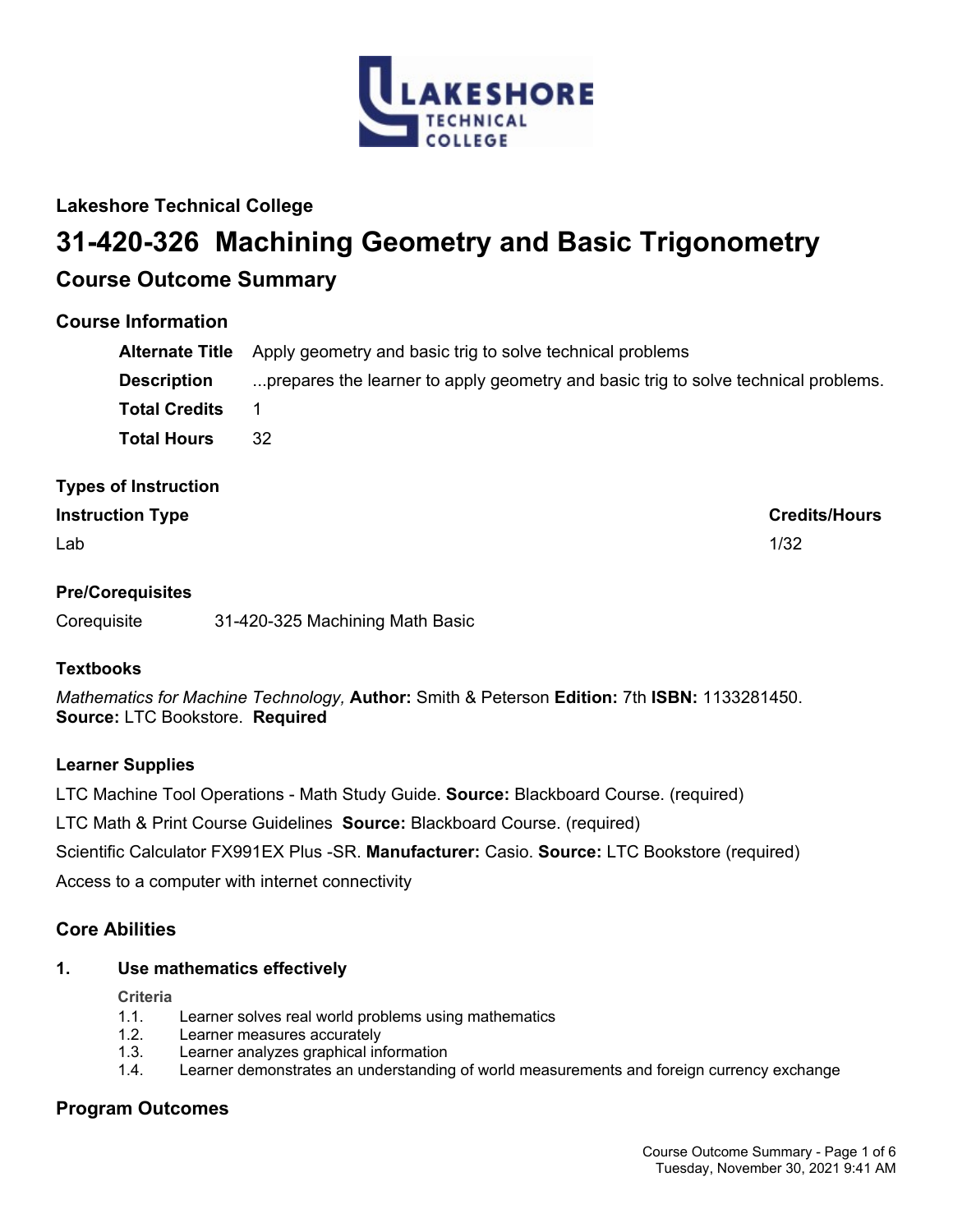# **1. Interpret industrial/engineering drawings**

**Summative Assessment Strategies**

1.1. WTCS TSA Scoring Guide

# **Criteria**

- 1.1. Interpret orthographic projections
- 1.2. Interpret lines, symbols, conventions and notations
- 1.3. Distinguish between structural shapes
- 1.4. Interpret a Bill of Materials
- 1.5. Determine location of part features according to established specifications
- 1.6. Calculate tolerances according to established specifications
- 1.7. Drawings follow view projection standards
- 1.8. Interpret Geometric Dimensioning and Tolerancing

# **2. Apply precision measuring methods to part inspection**

**Summative Assessment Strategies**

2.1. WTCS TSA Scoring Guide

**Criteria**

- 2.1. Select correct measuring tool for job requirements
- 2.2. Demonstrate care of precision measuring equipment according to established procedures
- 2.3. Convert English/metric measurements
- 2.4. Use standard industry measurement terminology
- 2.5. Perform precision measurement according to established procedures

# **3. Perform advanced machine tool equipment set-up and operation**

**Summative Assessment Strategies**

- 3.1. WTCS TSA Scoring Guide
- 3.2. given an engineering drawing

# **Criteria**

- 3.1. Select and load tools according to the requirements of the job
- 3.2. Select and set-up various work-holding devices for complex parts
- 3.3. Verify machine set-up
- 3.4. Verify proper application of speeds and feeds
- 3.5. Operate machine tools according to established procedures
- 3.6. Complete project within specified timeframe
- 3.7. Take action to optimize machine tool operation

# **4. Perform advanced programming, set-up and operation of CNC Machine Tools**

# **Summative Assessment Strategies**

4.1. WTCS TSA Scoring Guide

# **Criteria**

- 4.1. Utilize CAD/CAM software to create programs
- 4.2. Write G&M code programs according to standards
- 4.3. Load the correct program into the machine
- 4.4. Verify the accuracy of the CNC program
- 4.5. Demonstrate selection, loading, entering, and verification of work and tool offsets
- 4.6. Execute program
- 4.7. Adjust speeds and feeds to optimize CNC machining conditions

# **5. Perform advanced CNC machining operations**

# **Summative Assessment Strategies**

5.1. WTCS TSA Scoring Guide

# **Criteria**

- 5.1. Troubleshoot CNC machine operations
- 5.2. Create advanced process plans
- 5.3. Perform multi-axis operations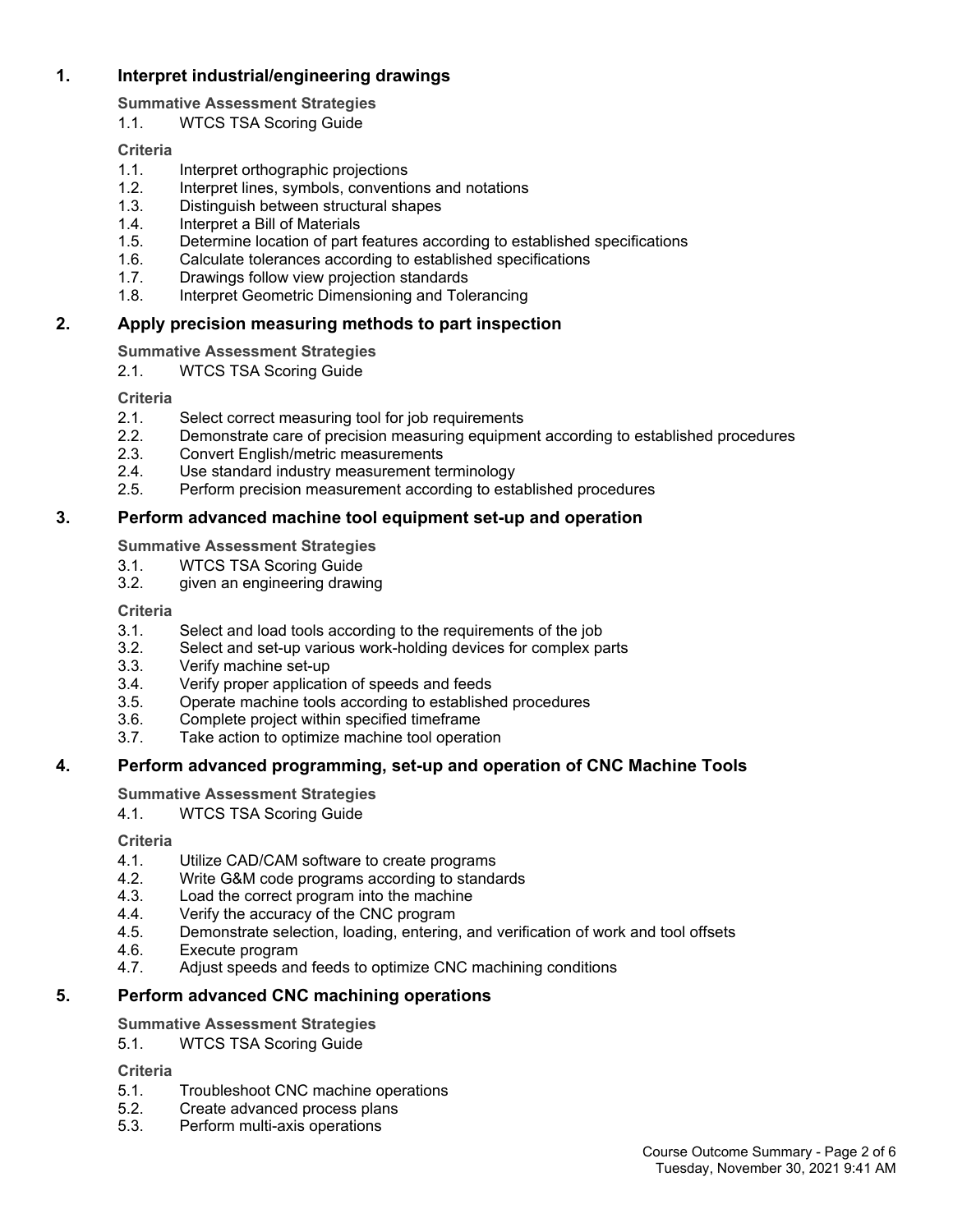5.4. Perform one or more alternative CNC machining processes as defined by local industry needs.

# **Course Competencies**

## **1. Solve equations by addition, subtraction, multiplication, division, and root and power principles.**

**Linked Core Abilities** Apply learning Demonstrate critical thinking Demonstrate responsible and professional workplace behaviors Use mathematics effectively

**Linked Program Outcomes** Perform advanced CNC machining operations

**Assessment Strategies**

- 1.1. Skillbuilder Exercise
- 1.2. Written Test

**Criteria**

*Your performance will be successful when:*

- 1.1. learner submits the assignment.
- 1.2. you can solve equations using addition, subtraction, multiplication, division, root and power principles .
- 1.3. learner completes the unit test.

**Learning Objectives**

- 1.a. Solve equations using the power principle of equality.
- 1.b. Write comparisons as ratios.

## **2. Solve equations by rearrangement of formulas.**

**Linked Core Abilities**

Apply learning Demonstrate critical thinking Demonstrate responsible and professional workplace behaviors Use mathematics effectively

**Linked Program Outcomes** Perform advanced CNC machining operations

**Assessment Strategies**

- 2.1. Skillbuilder Exercise<br>2.2. Written Test
- Written Test

**Criteria**

*Your performance will be successful when:*

- 2.1. learner submits the assignment.
- 2.2. you can solve equations by rearrangement.
- 2.3. learner completes the unit test.

**Learning Objectives**

- 2.a. Solve equations involving several operations.
- 2.b. Solve for the unknown term of a proportion.
- 2.c. Set up and solve direct and inverse proportions.

## **3. Solve problems involving lines and angular measure.**

**Linked Core Abilities** Apply learning Demonstrate critical thinking Demonstrate responsible and professional workplace behaviors Use mathematics effectively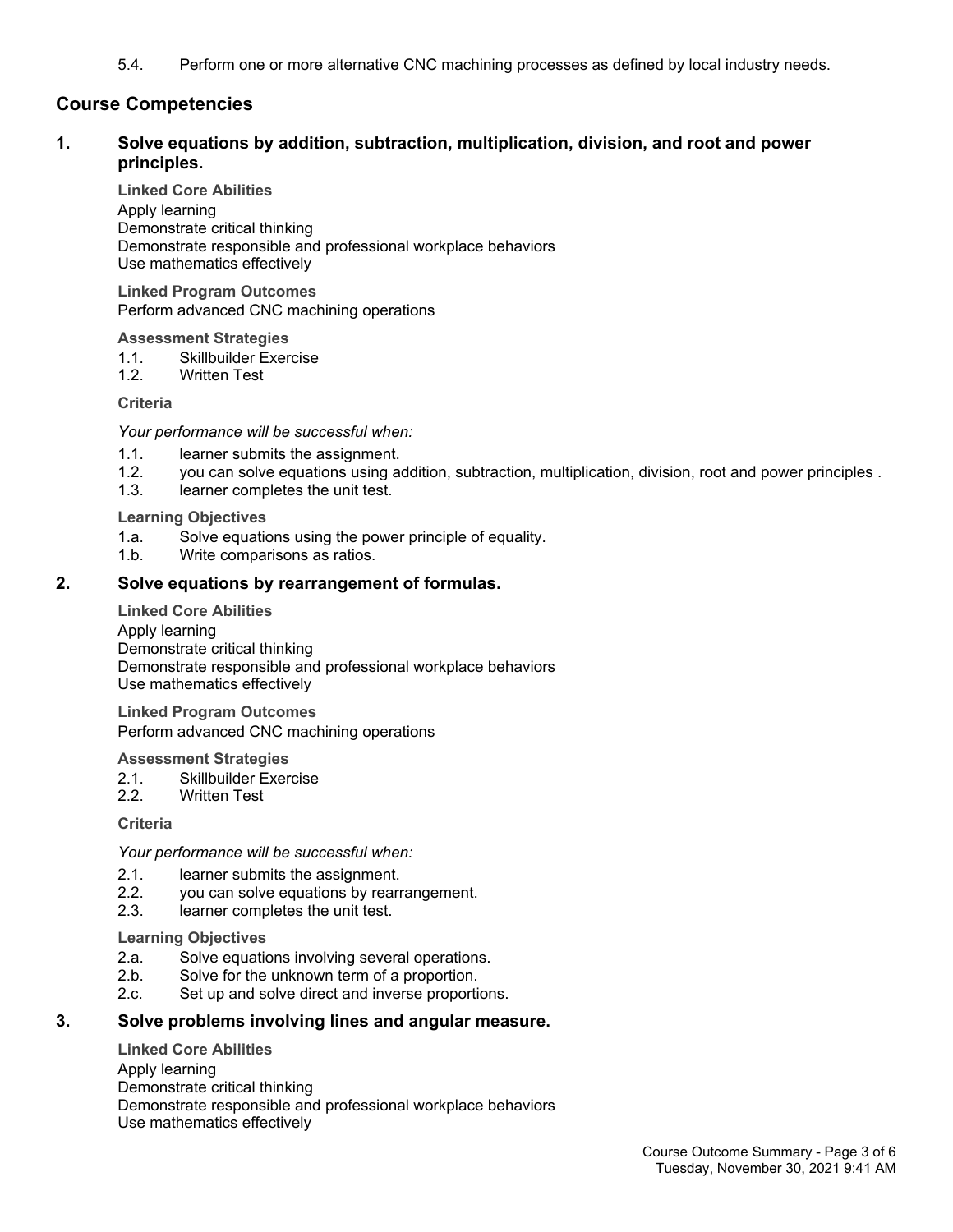**Linked Program Outcomes** Interpret industrial/engineering drawings Apply precision measuring methods to part inspection

#### **Assessment Strategies**

- 3.1. Skillbuilder Exercise
- 3.2. Written Test

**Criteria**

*Your performance will be successful when:*

- 3.1. learner submits the assignment.<br>3.2. vou can solve problems of lines
- you can solve problems of lines and angular measurement.
- 3.3. learner completes the unit test.

## **Learning Objectives**

- 3.a. Add, subtract, multiply, and divide angles in terms of degrees, minutes, and seconds.
- 3.b. Compute compliments and supplements of angles.

## **4. Solve unknown angles using angular principles.**

**Linked Core Abilities** Apply learning Demonstrate critical thinking Demonstrate responsible and professional workplace behaviors Use mathematics effectively

**Linked Program Outcomes** Interpret industrial/engineering drawings Apply precision measuring methods to part inspection

#### **Assessment Strategies**

- 4.1. Skillbuilder Exercise<br>4.2. Written Test
- **Written Test**

**Criteria**

*Your performance will be successful when:*

- 4.1. learner submits the assignment.
- 4.2. you can solve for unknown angles using geometric principles .<br>4.3. learner completes the unit test.
- learner completes the unit test.

**Learning Objectives**

- 4.a. Identify different types of angles.
- 4.b. Determine unknown angles in geometric figures using the principles of opposite, alternate interior, corresponding, parallel, and perpendicular angles.

## **5. Solve angles and sides of triangles.**

**Linked Core Abilities** Apply learning Demonstrate critical thinking Demonstrate responsible and professional workplace behaviors Use mathematics effectively

**Linked Program Outcomes** Interpret industrial/engineering drawings Apply precision measuring methods to part inspection Perform advanced CNC machining operations

#### **Assessment Strategies**

- 5.1. Skillbuilder Exercise
- 5.2. Written Test

**Criteria**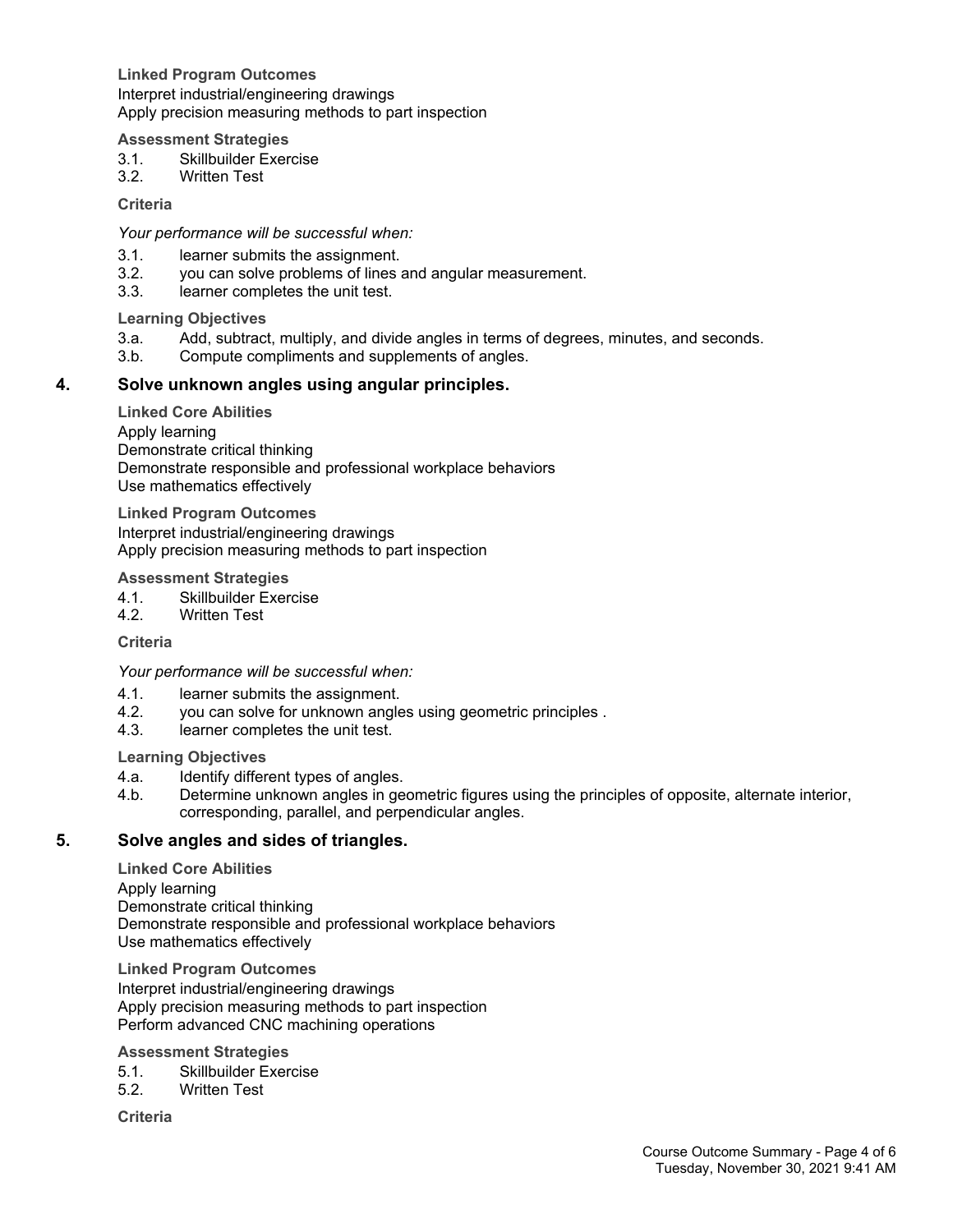*Your performance will be successful when:*

- 5.1. learner submits the assignment.
- 5.2. you can solve angles and sides of triangles.
- 5.3. learner completes the unit test.

### **Learning Objectives**

- 5.a. Identify different types of triangles.
- 5.b. Determine the unknown angles based on the principles that all triangles contain 180 degrees.
- 5.c. Identify corresponding parts of triangles.
- 5.d. Compute angles and sides of isosceles, equilateral, and right triangles.
- 5.e. Determine interior angles of any polygon.

## **6. Solve for the functions of angles given in decimal degrees and degrees, minutes, and seconds.**

**Linked Core Abilities** Apply learning Demonstrate critical thinking Demonstrate responsible and professional workplace behaviors Use mathematics effectively

**Linked Program Outcomes** Interpret industrial/engineering drawings Apply precision measuring methods to part inspection Perform advanced CNC machining operations

**Assessment Strategies**

- 6.1. Skillbuilder Exercise
- 6.2. Written Test

## **Criteria**

#### *Your performance will be successful when:*

- 6.1. learner submits the assignment.
- 6.2. you can solve the functions of angles.
- 6.3. learner completes the unit test.

#### **Learning Objectives**

- 6.a. State the ratios of the six trigonometric functions in relation to given triangles.
- 6.b. Find functions of angles given in decimal degrees and degrees, minutes, and seconds.

## **7. Solve for the angles and length of sides in a right triangle.**

**Linked Core Abilities** Apply learning Demonstrate critical thinking Demonstrate responsible and professional workplace behaviors Use mathematics effectively

**Linked Program Outcomes** Interpret industrial/engineering drawings Apply precision measuring methods to part inspection Perform advanced CNC machining operations

#### **Assessment Strategies**

- 7.1. Skillbuilder Exercise
- 7.2. Written Test

#### **Criteria**

#### *Your performance will be successful when:*

- 7.1. learner submits the assignment.
- 7.2. you can solve for angles and sides of a right triangle.
- 7.3. learner completes the unit test.

**Learning Objectives**